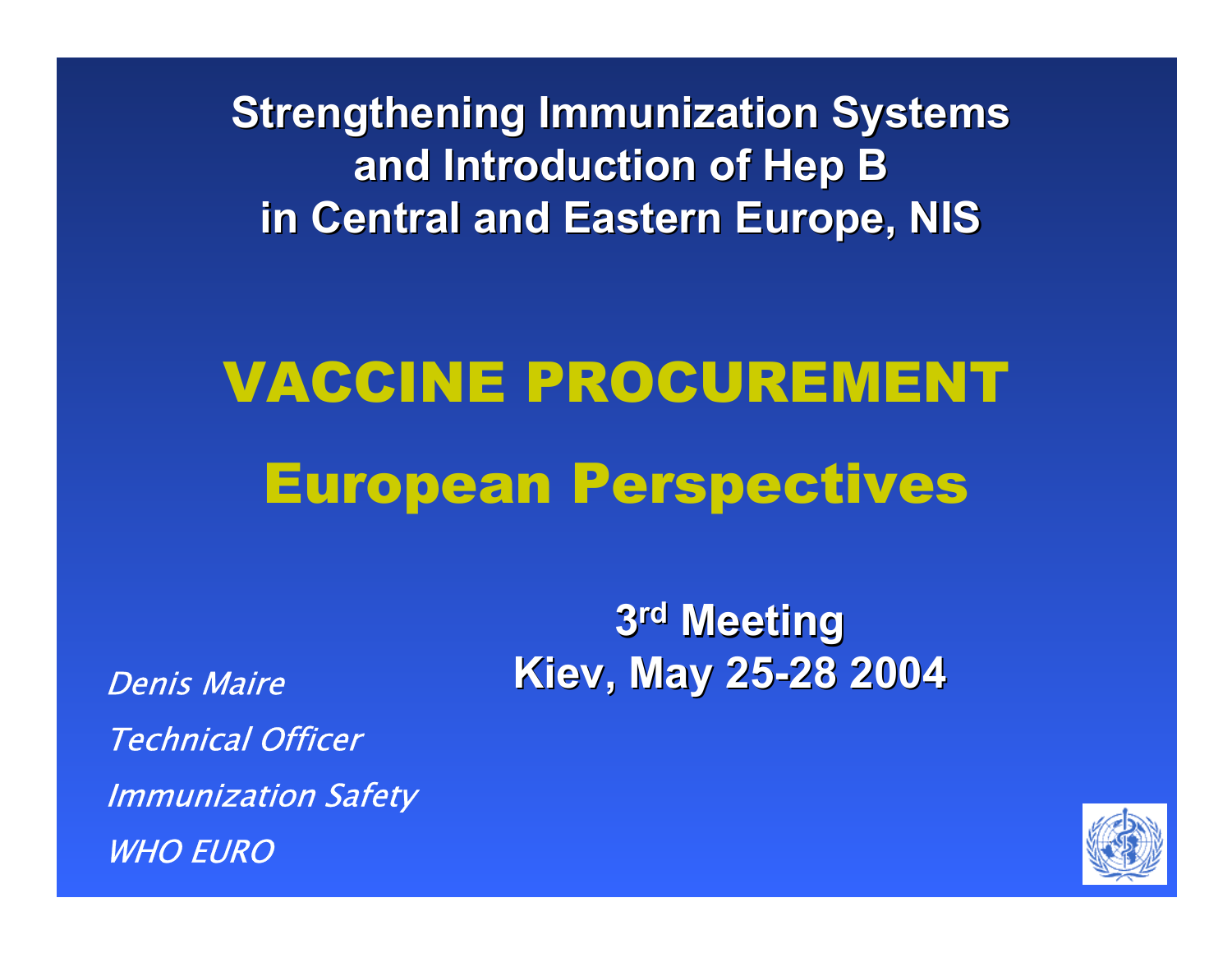#### 11 Procurement Assessments



E-Mail Survey End 2002 Bulgaria, Croatia, Czech republic, Estonia, Hungary, Kazakhstan, Latvia Lithuania, Macedonia, Romania, Serbia Montenegro, Slovakia, Slovenia, Turkey, Ukraine

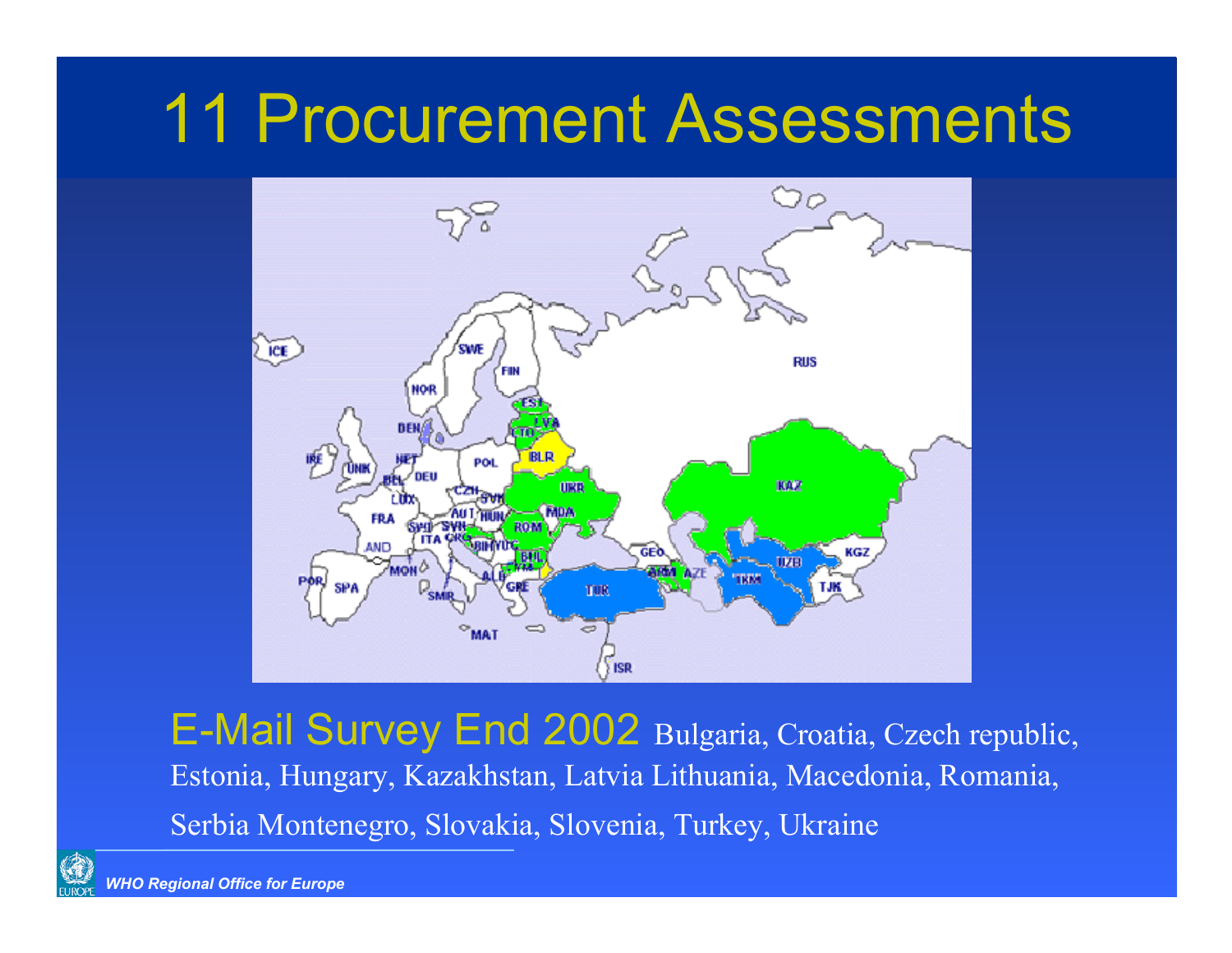## Assessments Findings

- 1. Legal basis
	- $\triangleright$  Provision for vaccines
	- $\triangleright$  Limits competition
	- ¾ Contracts management overlooked
- 2. Organisation
	- $\triangleright$  Lack of communication
	- $\triangleright$  Representation at the procurement committee
- 3. Budgeting and finance
	- ¾ Budget line for vaccines
	- $\triangleright$  Level of funding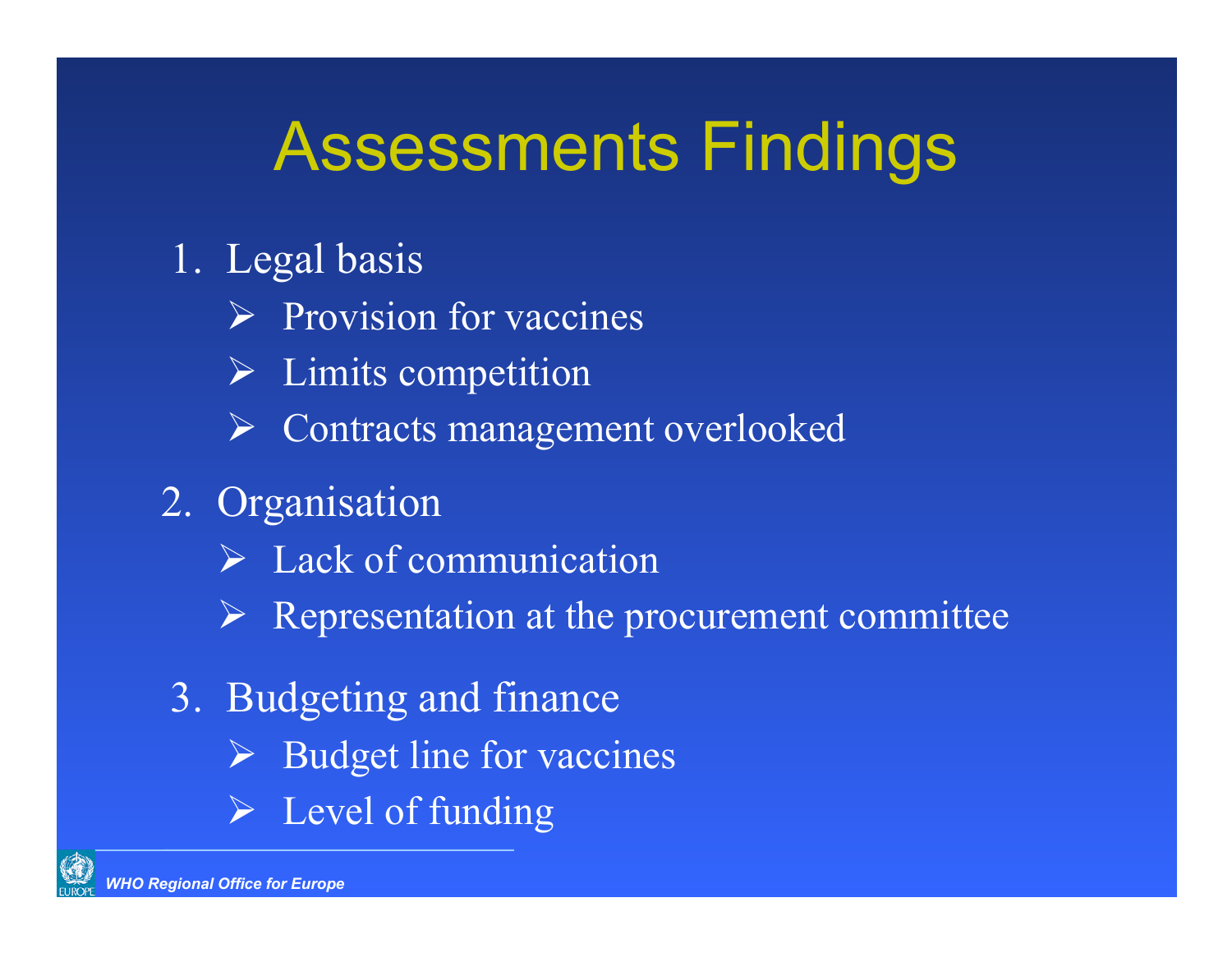## Assessments Findings

- 4. Forecasting
	- $\triangleright$  Shortage (1/3)
	- ¾ Changes in schedule not seen in long term
	- ¾ Wastage and reserve stock
	- 5. Procurement Process
		- ¾ Competition /preference
		- $\triangleright$  Criteria and method for selection of winner
		- ¾ Terms of contracts, lot release certificate

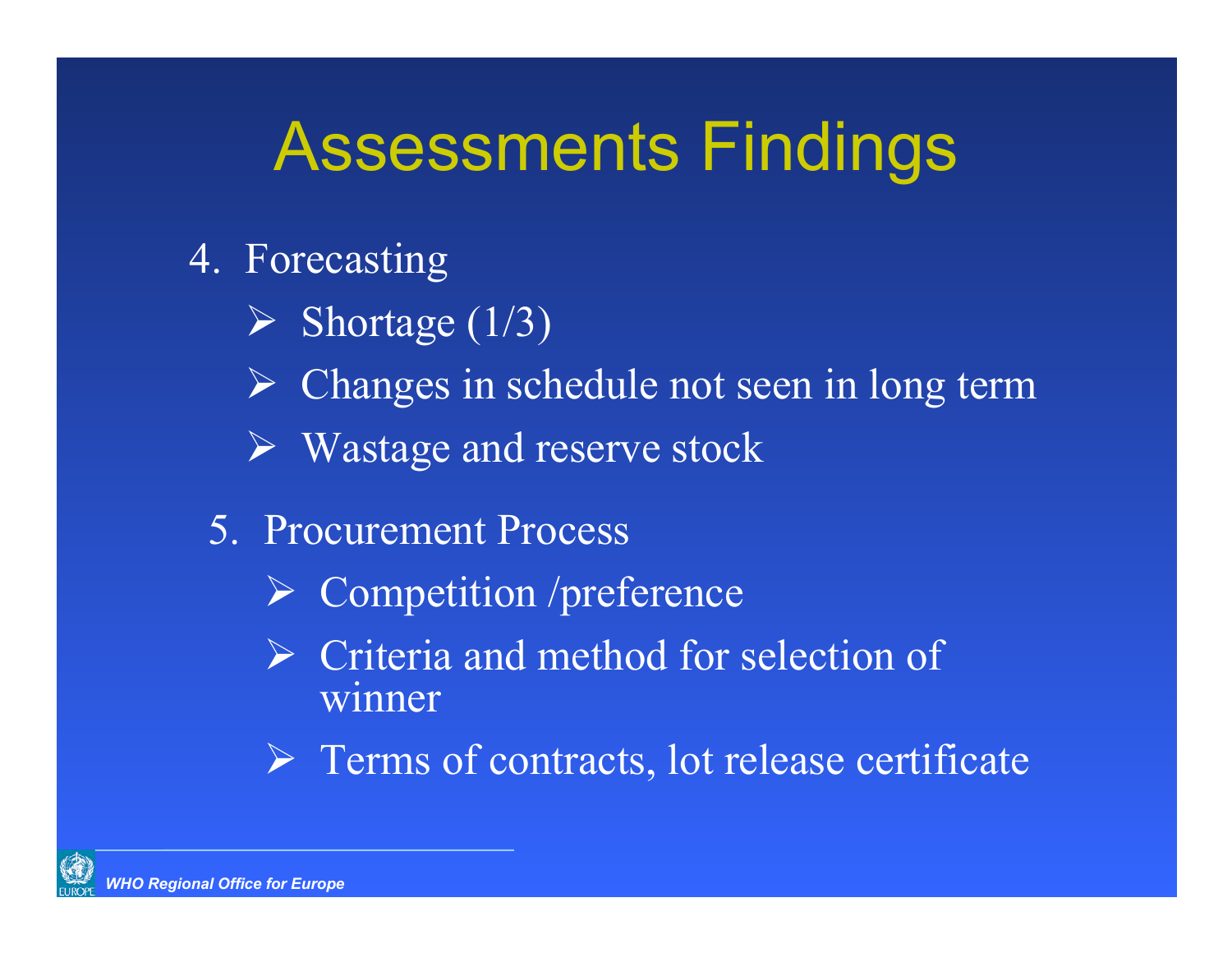## Assessments Findings

6. Delivery, distribution and cold chain

- ¾ Physical inspection, VAR
- $\triangleright$  Report to procurement office
- 7. Ensuring quality
	- ¾ NRA performance to ensure quality
	- $\triangleright$  Licensing
	- ¾ Post-marketing (AEFI) surveillance

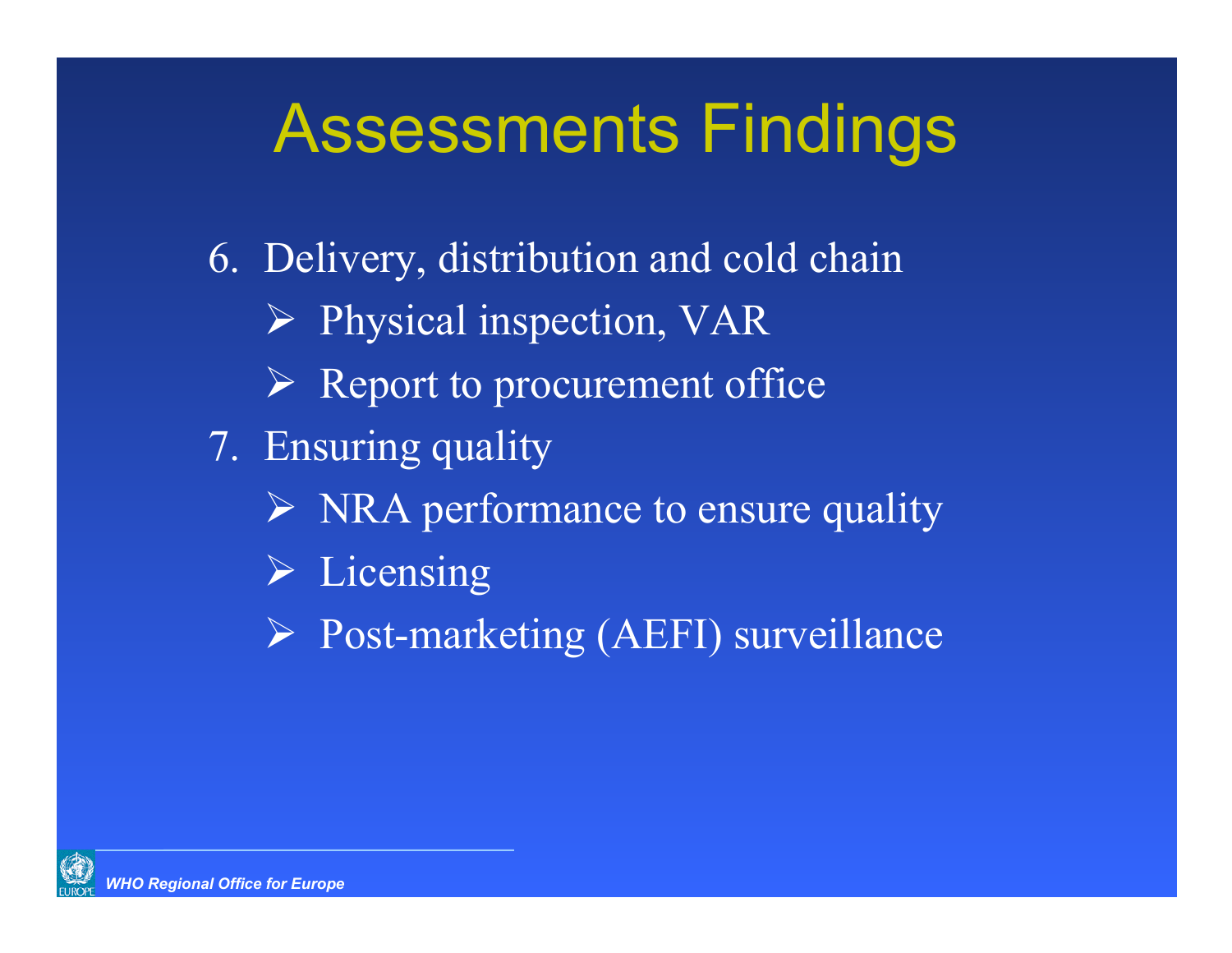#### Country Support: GTN Procurement